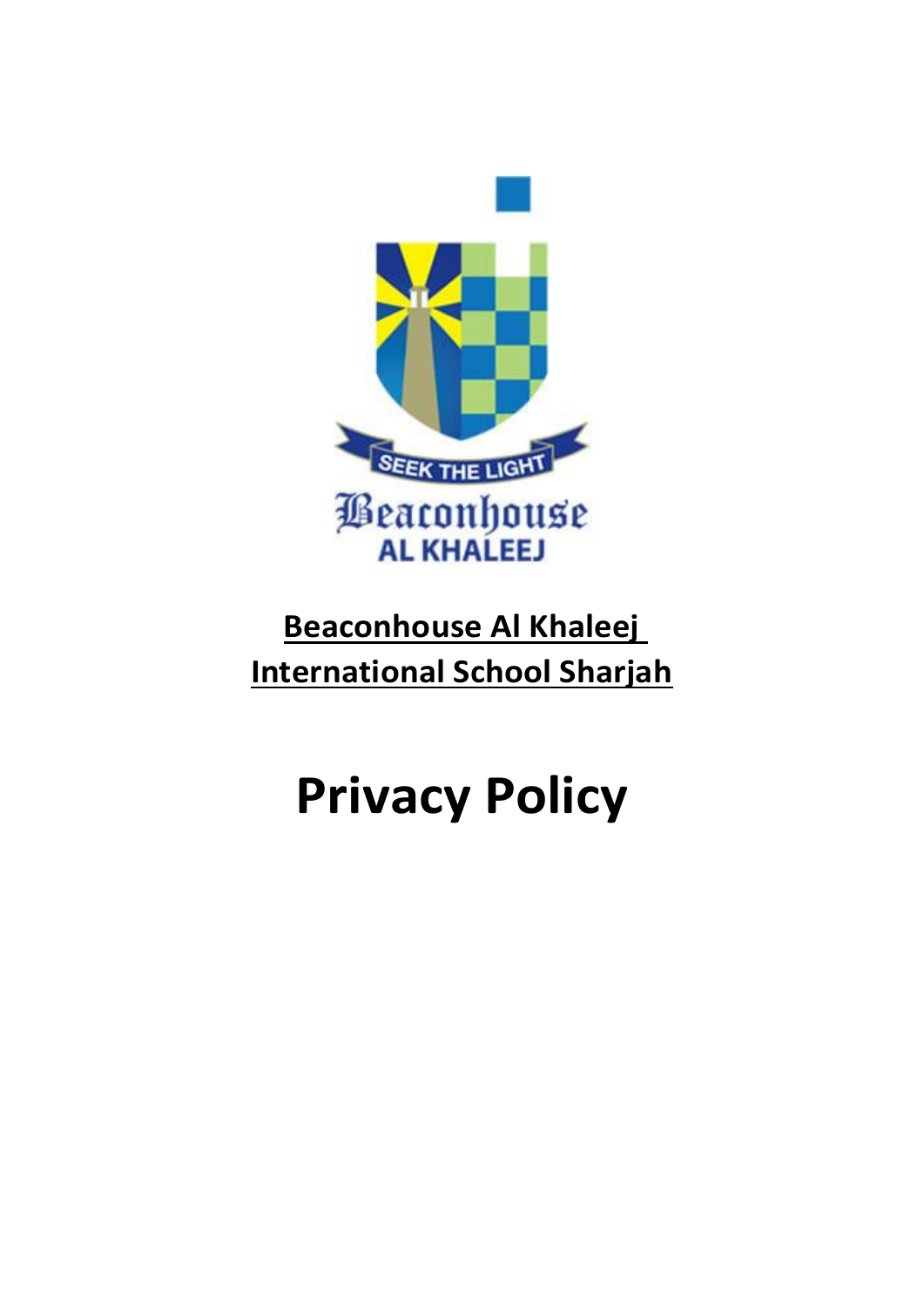





# **Privacy Policy**

### Last updated 30 August 2020

We, Beaconhouse Al Khaleej International School, maintain the information. As educators, we take your privacy seriously and know the importance of trust. We have created this Privacy Policy so you know how we collect, use, process or store any personal information you give us.

This Privacy Policy does not cover third parties or their services and we do not take any responsibility for how such third parties may use any information they collect. For information about third-party privacy practices, please consult with them directly.

We will always aim to be respectful if you have given us consent to contact you. If at any time you don't feel we've lived up to this, please let us know straight away by contacting us via the contact section of the Site.

Please take the time to read this Privacy Policy and note that it may change from time to time.

# 1.What information do we gather?

We may collect and process the following information in electronic and/or physical from you:

#### 1.1. If you are interested in enrolling and/or registering your child into our BAKIS school, the following information below may be collected from you:

- Your and/or your child's personal information such as names; title; postal address; email address; phone number; dates of birth; gender; occupation information; government issued ID information; visa information; religious beliefs; etc.;
- **E** Admissions and enrollment information, including for example information you have provided on your child's application forms and during the enrollment process, information on your child's educational background, grades, and courses taken, information from references, information about your child's interests, and information from educational institutions attended previously;
- Your child's health information and background such as immunization records; health issues; health restrictions; information on disabilities; any emotional, learning, physical and other health needs; etc.
- **E** information that you provide to us during the course of your child's education;
- marketing responses, such as child's current school, preferred curriculum, preferred location, preferred budget, preferred school;
- survey responses, such as parent satisfaction score, school feedback and school rating criteria, etc.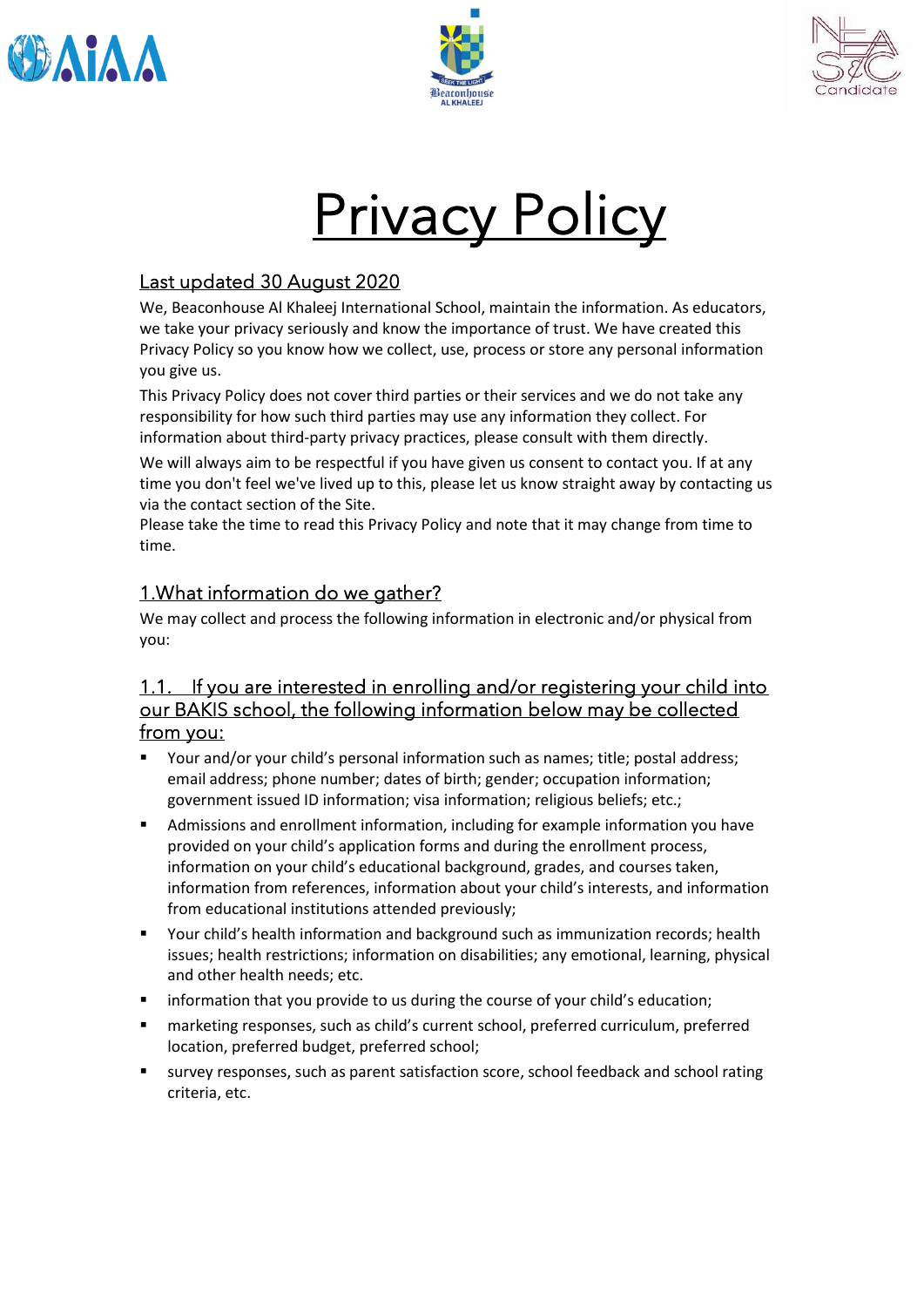





#### 1.2. If you are a applying to be a new member of staff, the following information below may be collected from you:

- Personal information such as name; title; next of kin; postal address; email address; phone number; date and country of birth; religious beliefs and practices; gender; nationality; government issued ID information; visa information; number of dependents; etc.;
- **■** information about your background such as education, qualifications and professional achievements;
- **■** information we receive from you and third parties when carrying out pre-employment checks, for example when we receive references on your behalf;
- marketing responses:

#### 2.How do we gather this information?

#### **The lawful bases we rely on for processing your information are:**

- We have a legitimate interest, except where processing is unfair to you. BAKIS relies on legitimate interests for most of the way in which it uses your information. BAKIS has a legitimate interest in: providing education services to children; ensuring a safe and secure educational and working environment; safeguarding and promoting the welfare and development of all staff and children; protecting and promoting the objects and interest of BAKIS facilitating the efficient operation of BAKIS; ensuring our compliance with employment obligations; and ensuring all relevant legal obligations are complied with.
- We have a contractual obligation. We will need to use your information in order to perform any existing obligations under a contract with you.
- We have a legal obligation. We may need to use your information in order to comply with a legal obligation, for example to fulfil our safeguarding duties to staff and students.
- We have a vital interest, for example preventing someone from being seriously harmed.
- We have a public interest. BAKIS considers that it is acting in the public interest when providing educational services to students and employment opportunities to individuals.
- The processing of this information is necessary for the establishment, exercise or defense of legal claims. This allows us to share information with our legal advisors and insurers.
- For the purposes of medical treatment and management of healthcare services.
- As mentioned above, in some cases we will rely on more than one of the grounds above for a particular use of your information. The ground that we will rely on for a particular purpose may vary depending on the circumstances. You directly provide us with most of the information that we collect, whether in digital or non-digital formats. We collect information and process information through the following ways:
- Information that you provide by filling in forms electronically on our Site or in physical form in person, including, without limitation, Information provided at the time of registering to use our Site, subscribing to a service, enrolling your child into our school, submitting a job application, entering into a contract with us.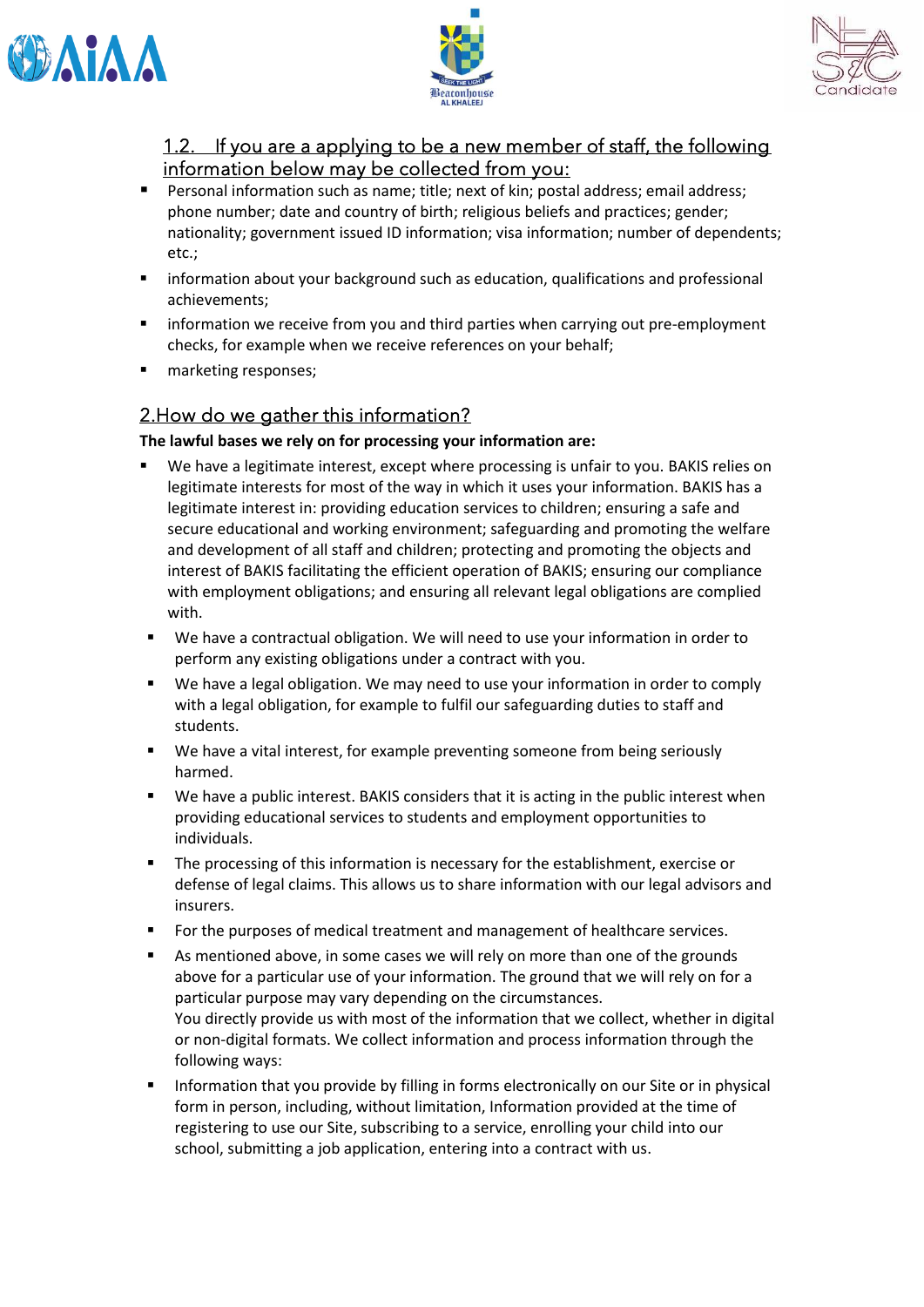





#### 3. How we use the information

We use the information held about you in the following ways and for the following purposes:

- To register and respond to your application and career or enrollment queries.
- To respond to, or follow up on, your comments and questions, and otherwise provide customer service.
- To send you relevant news if you have signed up to receive it.
- To occasionally carry out surveys to ensure that we are providing you with what you are interested in.
- To perform statistical analysis.
- To comply with our policies, procedures and legal obligations.
- To protect, investigate and deter against fraudulent, unauthorized, or illegal activity, including as we feel is necessary to protect our interest.
- **•** To carry out our obligations arising from any contracts entered into between you and us.

#### 4.Will we share your information with anyone else?

#### Yes if…

- You specifically request this, such as when you submit information to enquire about jobs or submit a job application through the BAKIS Education Careers website for current or future roles.
- You specifically request this, such as when you submit information to enquire about enrollment for your child at a relevant BAKIS school or BAKIS initiative.
- We are required to do so to comply with our internal policies and procedures or the law, or with direction from the courts or other authorities.
- We may also share your information with other BAKIS group companies and affiliates.
- We won't rent or sell your details to any other organization or individual. We may share some broader statistics and customer profiling information with third parties, but we'll keep it anonymous, so you won't be identifiable from that data.

#### 5. Where we store and process the information

- **■** The information we collect from you is partly stored on servers in the UAE and Pakistan, as well as in the location where the relevant BAKIS school or business operates. Your data may be transferred, stored and processed in countries which do not have data privacy laws as strong as those in the UAE, and may also be processed by people operating outside the UAE who work for us or one of our suppliers. By submitting the information, you acknowledge and agree to this transfer, storing or processing across national borders and entities as needed to provide you with the service you have asked from us. We will take commercially-reasonably steps necessary to ensure that the information is treated securely and in accordance with this Privacy Policy.
- We will retain your information for the period necessary to fulfil the purposes outlined in this Privacy Policy and as otherwise needed to comply with applicable law and internal company policies.